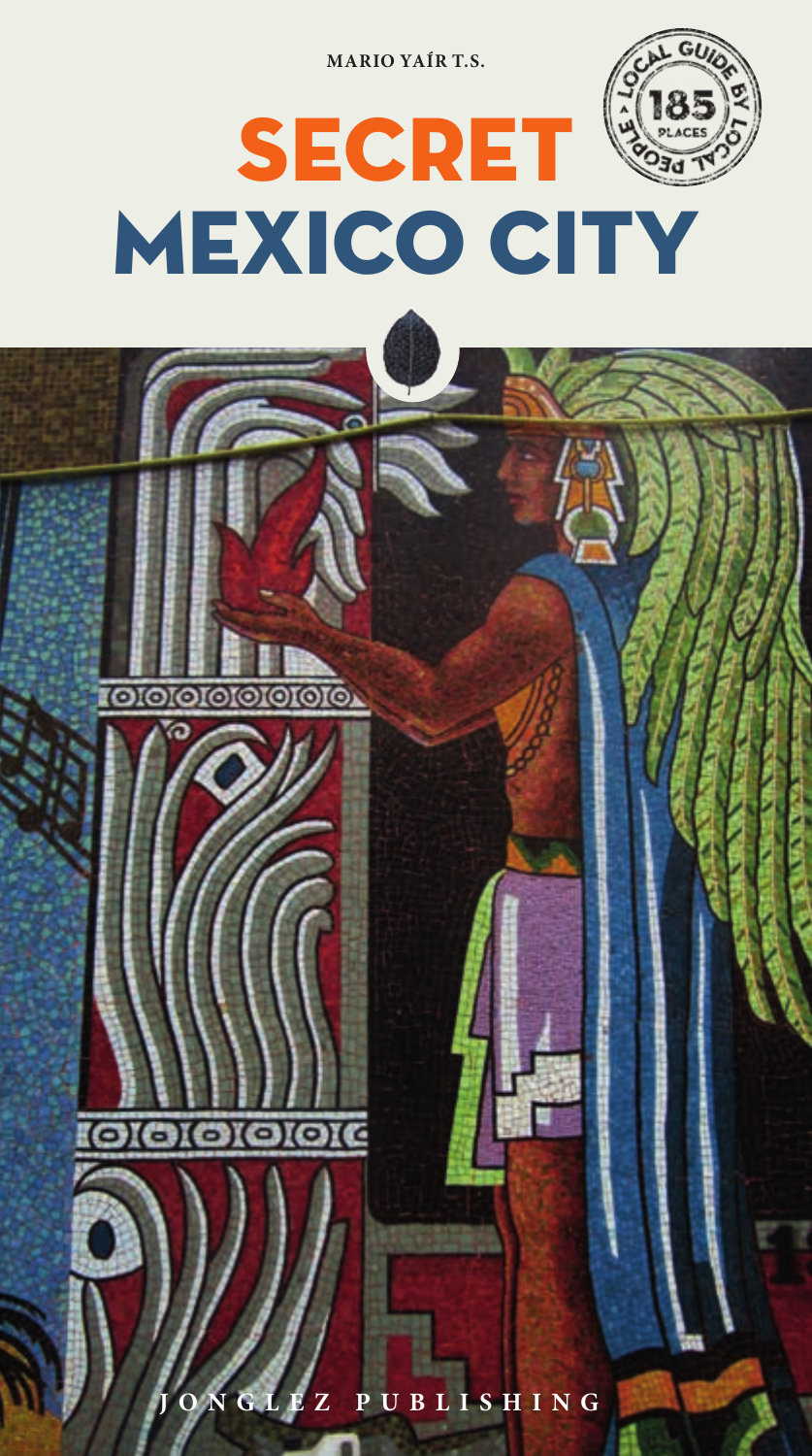# **CASINO METROPOLITANO UPPER FLOOR**

*A miniature Versailles, open on rare occasions*

*Tacuba 15*

*Centro Histórico*

*Open only during the Feria del Libro de Ocasión (Second-Hand Book Fair, whose venue may change; various dates between February and March) Metro: Allende*

**9**



#### *CENTRO HISTÓRICO*

Although the ground floor of the Casino Metropolitano houses a **museum**, the upper floor, topped by a spectacular Art Nouveau cupola, is rarely open to the public. The doors are open only occasionally, for art exhibitions or special events, and since 2013 for the Second-Hand Book Fair – the ideal time to check out the building.

The hall at the top of the staircase is decorated with friezes of infants dancing to flutes and violins, or enjoying a feast. The rear section is very plain because it lost much of its ornamentation in 1925, when the site was converted into a gymnasium. The magnificent coffered ceiling is still there, however.

On one side is the Salón de los Espejos (Hall of Mirrors), a sumptuously decorated space also known as "Pequeño Versalles" in reference to the Palace of Versailles (France). But perhaps the most beautiful room is the one overlooking the balcony, which can be glimpsed through the glass of the foyer doors. Its lavish decoration includes scarcely discernible tapestries, one depicting a couple painting in a garden, another with young men seducing courtesans. Although not all the furniture is original, it has been chosen to fit in with the period – proof of the good taste of those who restored the splendour of this multi-purpose building, which in addition to the gym has been home to the Aladdin Cinema, the Spanish Republican Centre, a casino and a billiards hall.

## *Annual guided tour of the Hebrew past of Casino Metropolitano (including two secret rooms)*

Once a year, during the Second-Hand Book Fair at Casino Metropolitano, the Synagoga Historica Justo Sierra (Justo Sierra Historical Synagogue, at number 71 of the street of that name), in partnership with booksellers, organises a guided tour to discover the building's Hebrew past.

According to researcher Mónica Unikel-Fasja, in 1925 the casino became a leisure centre for Yiddish-speaking Jews. Ceremonies, festivals and gymnastic classes were held here at the time, and the Hall of Mirrors was a library with books in Yiddish, Hebrew, Spanish, English, Russian and Polish.

These tours are the only chance to see around the whole building, including two secret rooms whose ceilings are covered with frescoes of flying cherubs. There's also a Morisco (Spanish Muslim) living room in the fashion of the 19th century, with complex *ataurique* (stylised plant-themed) designs on ceiling and walls.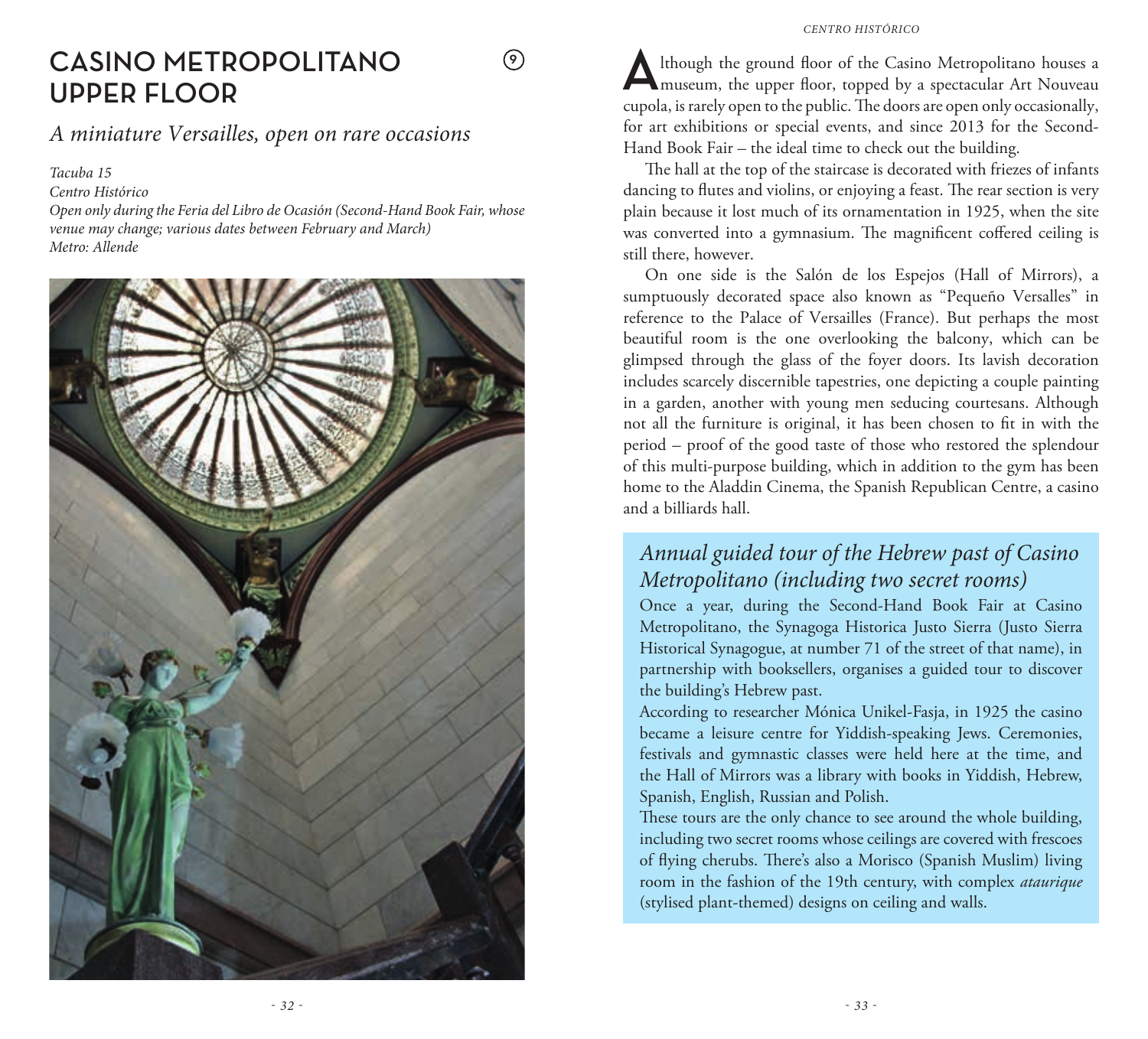# **CAPILLA DE LA BIBLIOTECA LERDO DE TEJADA**

#### *The Sistine Chapel of Revolutions*

*República del Salvador 49 Centro Histórico (+52) 9158 9837 / 9158 9833 For events and exhibitions, see cultural agenda of Secretaría de Hacienda y Crédito Público (SHCP – Ministry of Finance and Public Credit) www.hacienda.gob.mx/cultura/museo\_virtual\_biblioteca\_lerdo/index.htm Monday to Friday 9am–5.30pm Admission free*

**24**



#### *CENTRO HISTÓRICO*

The former chapel of San Felipe Neri houses the spectacular SHCP library, featuring a huge mural by Russian-Mexican painter Vladimir Rusakov, better known as Vlady.

He and his father, essayist Victor Serge, fled the Stalinist regime and arrived in Mexico in 1941, accompanied by French intellectuals Claude Lévi-Strauss and André Breton.

In 1972, President Luis Echeverría attempted to give a new impetus to Mexican muralism by commissioning work for the Palacio Nacional. Instead, Vlady suggested painting the interior of the Lerdo de Tejada library. Echeverría agreed, and gave him carte blanche for the entire space to depict the various revolutions throughout history Vlady named his fresco *La Revolución y sus elementos*, affectionately referring to it as "The Sistine Chapel of Revolutions". The work was carried out between 1974 and 1982.

Part of the mural is inside the library chapel and the gallery, which are closed most of the time. To visit, just ask permission at the visitors' desk or security.

#### *The chapel that was never used*

The chapel of San Felipe Neri encountered many difficulties and was never used for worship. The Marquise de Villa del Villar and Don Pedro Romero de Terreros, whose houses still stand nearby, were opposed to the construction. When it was completed, the congregation preferred La Profesa church, and the chapel was abandoned.

In 1875, Porfirio Macedo opened the Teatro Arbreu – the first theatre to be lit by hydrogen lamps – in the chapel. Anna Pavlova and Enrico Caruso performed there. Blakamán, a magician-hypnotist from Peru, is said to have left a crocodile in the basement after presenting a wild animal show. The staff found it dead and made belts and wallets from its skin. The last artist to perform at the theatre was an illusionist called Cleopatra.

#### *"Governor Juan José Baz's Collection of Prostitutes"*

While the library's archives include newspapers from the 18th century to the present day, the collection of books is still more impressive, with works by Vitruvius, Newton, Athanasius Kircher and Carlos de Singüenza y Góngora.

There is even a photograph album entitled *Collección de prostitutas del gobernador Juan José Baz*, based on a 19th century census of prostitutes.

On presentation of an ID you can consult this heritage, but for the oldest works further authorisation is required.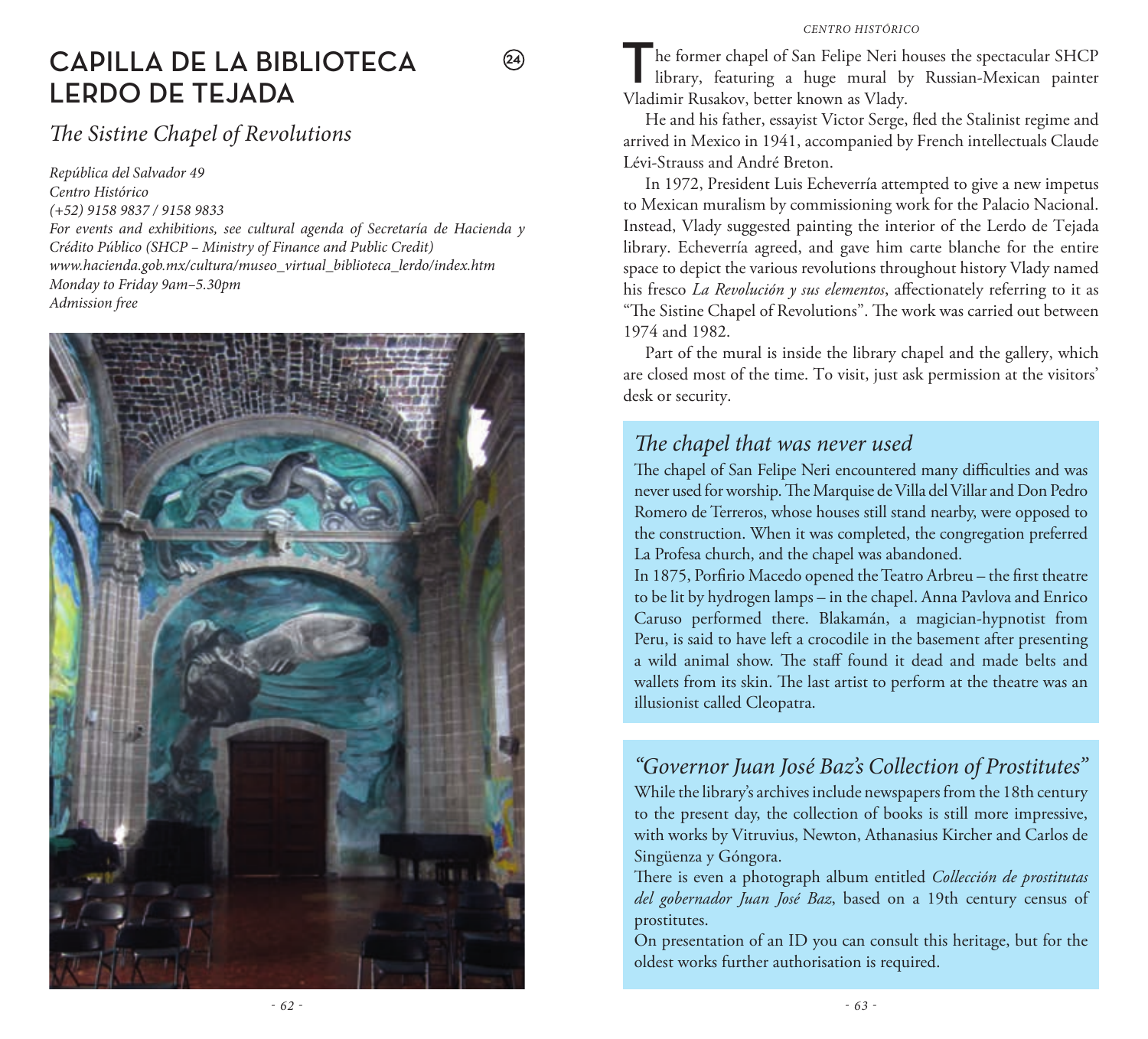# **MURALS OF THE SUPREMA CORTE 40DE JUSTICIA DE LA NACIÓN (SCJN)**

### *A heartfelt plea for justice inside the Supreme Court*

*Pino Suárez 2 Colonia Centro (+52) 4113 1100, Ext. 5810, 5811, 5820 www.scjn.gob.mx Information on guided tours by email: visitas@mail.scjn.gob.mx Monday to Thursday 9am–5pm, Friday 9am–4pm Admission free (ID required) Site visit includes free audio guide Metro: Zócalo*



#### *CENTRO HISTÓRICO*

**T**he SCJN (Supreme Court of Justice of the Nation) is generally thought to be closed to the public. But visitors are in fact welcome and a free audio guide is available. Guided tours and admissions to the plenary sessions of the SCJN are also organised. It's worth a visit to see such features as the so-called *escalera de los ministros* (staircase of the ministers) with its spectacular mural *La historia de la Justicia en México* (The History of Justice in Mexico) by Rafael Cauduro.

The mural, which has seven panels, illustrates seven new sins and crimes associated with the judicial system: corruption, torture to obtain a statement, homicide, rape, kidnapping, incarceration and repression. On the upper windows are a series of "angels", who turn out to be riot police intimidating people. The chillingly hyper-realistic style, brutally



denounces the excesses in this vision of Mexico.

The mural project was approved by ministers in 2006 ... surprisingly, because the discussion of such matters was taboo in Mexico until the year 2000, when the Partido Revolucionario Institucional (PRI – Institutional Revolutionary Party) lost the elections after 70 uninterrupted years in power.

The guided tours, along with social statements like this mural, are just a tiny indication of the slow change that has begun within the complex machinery of justice.

There is another impressive hyper-realist mural (dating from 2010) on the third floor of the SCJN: *Caminos de palabras y silencios, de hombres y mujeres, de recuerdos y de olvidos* (Paths of Words and Silences, of Men and Women, of Memories and Forgetfulness) by Santiago Carbonell. Look out for the huge faces representing the tough personality of the north of the country and the mystery of the south.

As well as the Carbonell and Cauduro murals, the SCJN has four by José Clemente Orozco. At various points around the premises you can also see works by George Biddle, Héctor Cruz, Carlos Bracho, Ernesto Tamariz, Luis Nishizawa, Ismael Ramos and Leopoldo Flores. You just have to search through the labyrinthine corridors to find them.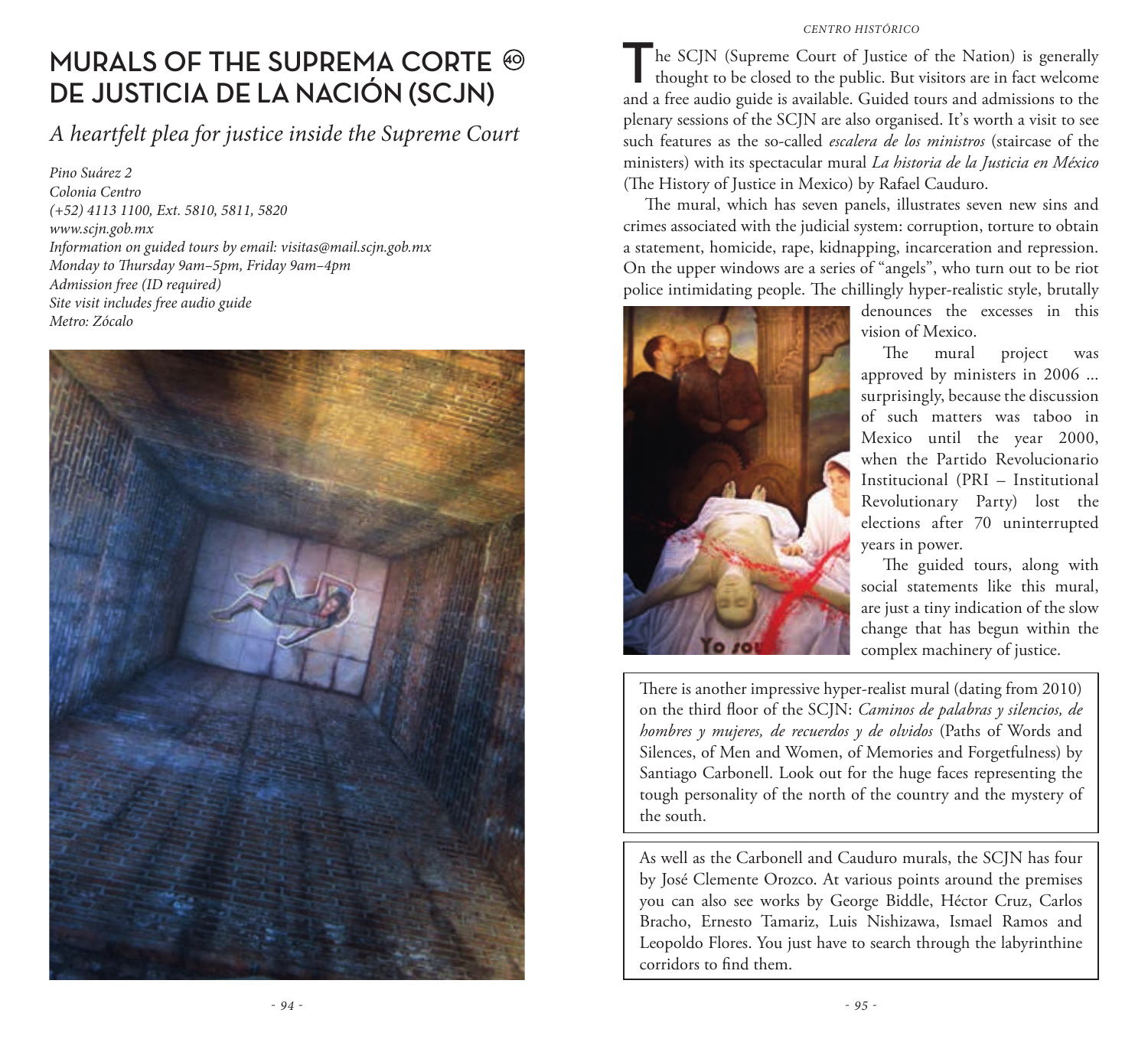# **OPTICAL ILLUSION IN PLAZA RUFINO TAMAYO**

#### *Deceptive perspective*

*Avenida Insurgentes Sur, between Copilco and San Jerónimo on Eje 10 Sur Metrobus: Dr Gálvez*

**15**



**P**laza Rufino Tamayo, named after the famous painter from Oaxaca, was built in 1990. The architects, Teodoro González de León and Abraham Zabludovsky, have created a striking optical illusion that plays on perspective. You can see it from a bridge, on a slope facing the plaza: just look towards the fountain and its seven arches, which give the plaza a deceptive depth.

On the base of the fountain is a mosaic reproduction of a Tamayo watercolour initially painted as a backdrop for a London ballet company. This painting maintains the illusion because it follows the lines of the architecture.

In 1991, the plaza won an International Honorary Mention at the IXth Pan-American Architecture Biennial in Quito (Ecuador), even though it hadn't been planned for the occasion.

According to the Biennial catalogue, the plaza has four distinct features: the foliage-covered embankment, a background in perfect harmony with the magnificent Panteón de Atizapán woods just behind; the pergola, which provides a winding walk of light and shade leading to a little fountain; the series of square garden bench/planters, filled with flowering plants; and the monumental fountain with seven independent arches that create the optical illusion.

At the plaza's opening ceremony, water cascaded over the mosaics and ran down through the seven arches to a mirror of water in the centre, creating the illusion that it was flowing along a horizontal surface. The plants bore yellow, orange, red and mauve flowers – the colours Tamayo always used in his paintings. Lack of maintenance has led to the disappearance of the water feature, not to mention the flowers.

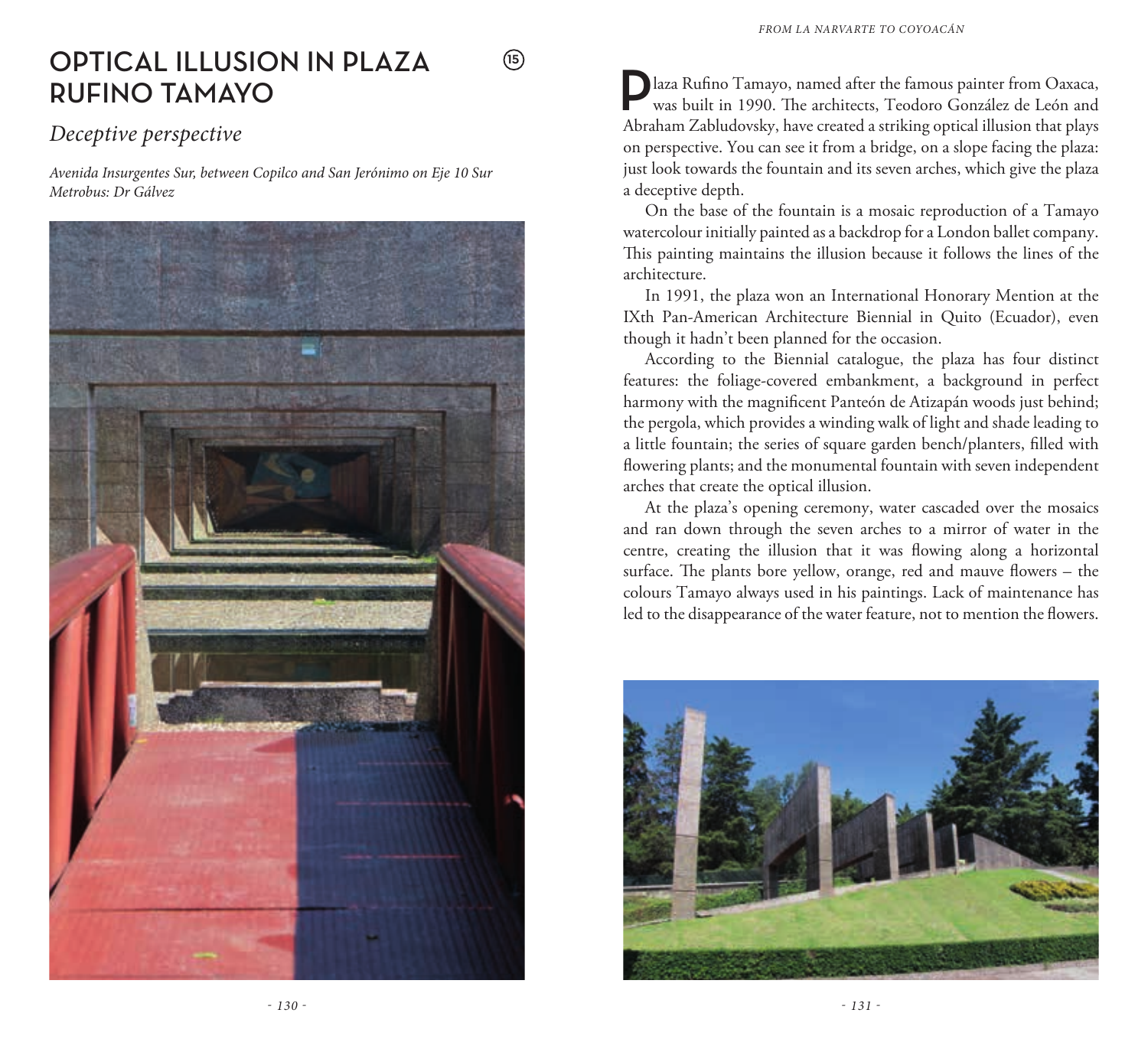# **HAND-CRANKED CAR**

## *A life-size piece of nostalgia*

*Junction of Guadalajara and Veracruz Colonia Condesa Metro: Chapultepec*



A car parked at the junction of Guadalajara and Veracruz, fitted with<br>
a huge key, looks like one of those old metal wind-up toys.

If you look through the window, you'll see that the driver and the car fittings are actually made from brass. The steering wheel is labelled *Chevrolet D.F. y Condesa*, indicating that the car belongs to the hotel of that name, on the same corner.

The 1949 Chevrolet is a work by Mexican visual artist Betsabeé Romero, who made it for the Hotel Condesa in 2005. At the time, Agustín Lara's song *Veracruz* rang out when the key was turned.

In 2009, when the car was shown at the *A Vuelta de Rueda* (At Snail's Pace) exhibition, it was nicknamed "*el carrito de cuerda*" ("the handcranked car") but unfortunately the song no longer played.

The exhibition involved the artistic transformation of various cars,



each on a different theme: history, religion, migration, the environment, etc.

This *carrito* alludes to cars seen as playthings by humans, and recalls the time when they became fashionable in Colonia Condesa, in the 1940s. Romero took six months to complete his work, which he called *Memoria de hojalata* (Tin Memory), like a life-size piece of nostalgia.

#### **NEARBY**

**14**

*Fideicomiso Archivos Plutarco Elías Calles y Fernando Torreblanca (+52) 5286 8339 / 5211 4999 www.fapecft.org.mx*

*fapec@fapecft.org.mx*

The magnificent and imposing residence at 104 Guadalajara is home to the Plutarco Elías Calles and Fernando Torreblanca Archives Trust. Built in 1922, it was the home of Hortensia Elías Calles (daughter of former President Plutarco Elías Calles: see p. 23) and her husband, Fernando Torreblanca. In 1986, Hortensia donated the archives that told the story of her controversial father, together with the house, as a valuable historical testament. Visitors are only received by appointment after writing to explain why they would like to visit.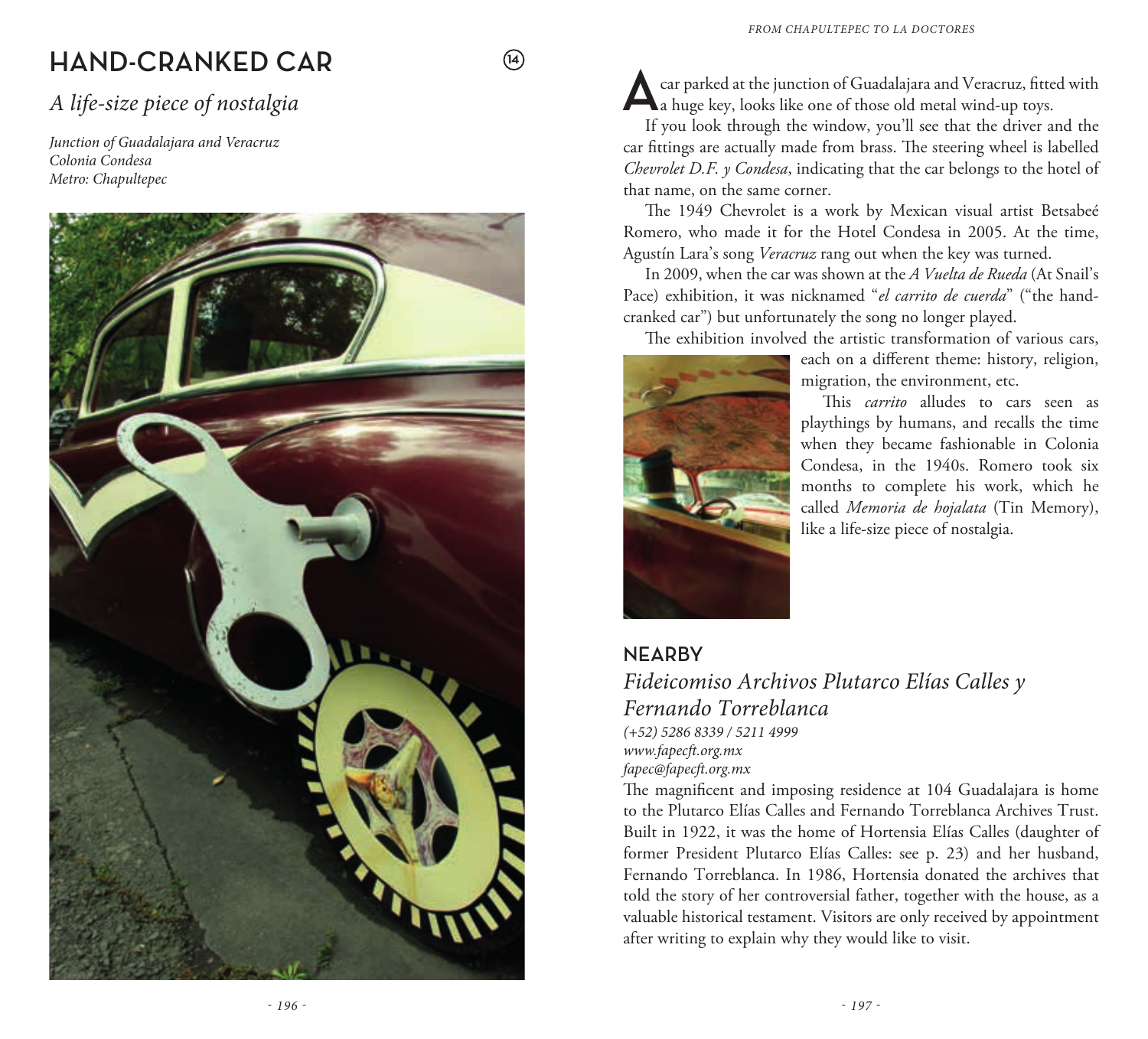#### *TO THE NORTH*

# **MONUMENT TO DRAINAGE PIPES 10**

#### *Commemorating the hydro engineers*

*Junction of Avenida Luis Espinoza with Benito Juárez Colonia Solidaridad, Delegación Gustavo A. Madero RTP bus: route 103; Metro: La Raza – Ampliación Malacates* 





**T**o the north of the city, on land between the Tenayo and Chiquihuite mountains owned by the Centro de Estudios Tecnológicos Industrial y de Servicios (Centre for Technical, Industrial and Service Studies / CETIS), strange concrete towers support large metal plates gleaming against the sky. Although the site is off-limits to visitors, the towers can be seen in the distance.

When CETIS opened in 1998, the towers – the highest 30 metres and the lowest 13 metres – were already known as La Lumbrera (The Drainage Pipe). Before CETIS, the site was an outpost of the Deep Drainage System (see box), used for repairing water tankers. The employees founded a museum with descriptions and photographs of Mexico's hydro-engineering system. Sculptor Ángeles Gurría won a competition to design a commemorative monument, which was built between 1974 and 1975. The museum closed in 1997 and the building was handed over to CETIS, which has kept the monument.

## *What are "lumbreras"?*

*Lumbreras* are a series of gigantic water pipes built around Mexico City, designed to drain away and recover rainwater to prevent flooding. They can lower the water level by as much as 45 metres. One of these pipes is just across the street.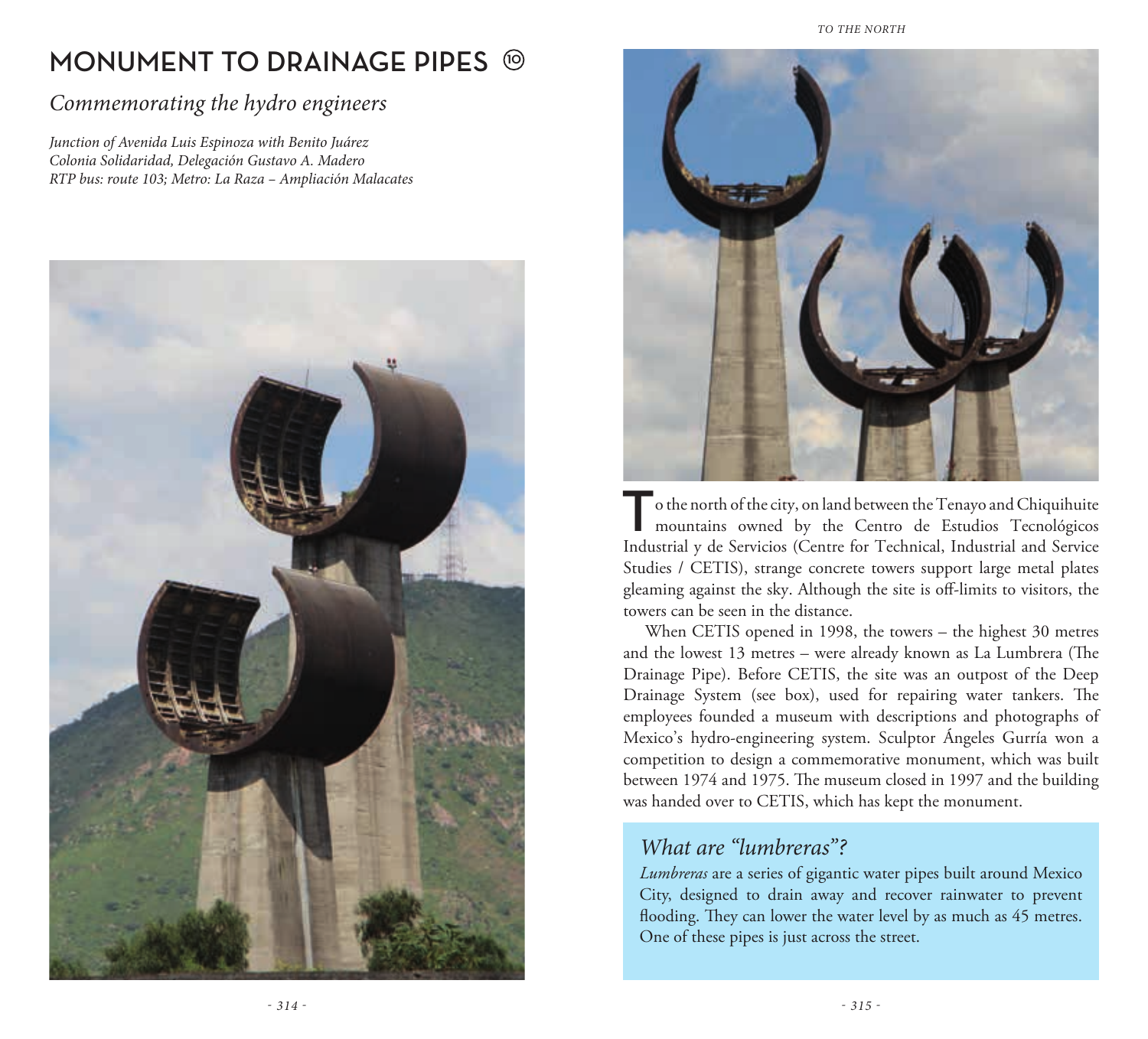# **MODEL OF LA VILLA**

#### **14**

#### *Monte Tepeyac in miniature, as it was in 1949*

*Plaza de las Américas 1 Ofrenda de las Flores shopping centre Villa de Guadalupe Daily 9am–6pm Metro: La Villa*



**T**o the right of the sculptural group *La Ofrenda* in Villa de Guadalupe, at the end, is an arcaded shopping centre. At the rear of one of the shops is a door with an sign with an invitation to come in and see *la maqueta* (the model).

Inside, you're confronted with a spectacular model that faithfully reproduces Monte Tepeyac and its surroundings as they were in 1949.

A plaque explains that the model was designed by engineer Manuel Calderón Leonardo Lemus in 1949, hence the innumerable contemporary details. Comparing the model to the present day, some changes are obvious: a public park on the site of today's Basilica of Our Lady of Guadalupe; a neocolonial market in the plaza where the Carrillón Guadalupano (the huge stone cross with bells that ring every hour) stands today; houses and entire neighbourhoods built on the steps leading to the shrine, and so on. You can also see the market stalls near the old basilica and the fountains and sculptures that were demolished to make way for Plaza de las Américas.

The model is so detailed that each individual tombstone in La Villa cemetery is shown at the top of the hill. Tiny trucks run through the streets that are now reserved for pilgrims on foot. The little houses that used to stand around Capilla del Pocito can now only be seen in the model.

Alongside this delightful miniature world are glass cases containing popular reproductions of the *Virgen Morena* (Brown Virgin, in her darker-skinned Mexican incarnation) made from seashells, wax, wood, carved stone, paper, seeds, palm leaves, and even a hologram.

Although the history of *la maqueta* is unknown, it was fortunately completed just three years before the Plaza de las Américas was built, when the hill and its surroundings became a shrine and lost its village atmosphere.

The shopping centre where the model is located was built in 1984 by the Tepeyac Trust. Past presidents and historical figures are depicted on the columns, along with anecdotes about their connection with Our Lady of Guadalupe. These include the moment when Agustín de Iturbide (Augustine of Mexico) passed the baton of the Imperial Order of Guadalupe to the Virgin, the official pilgrimage of President Ignacio Comonfort, and the day when President Ruiz Cortines gave a crown to the Virgin.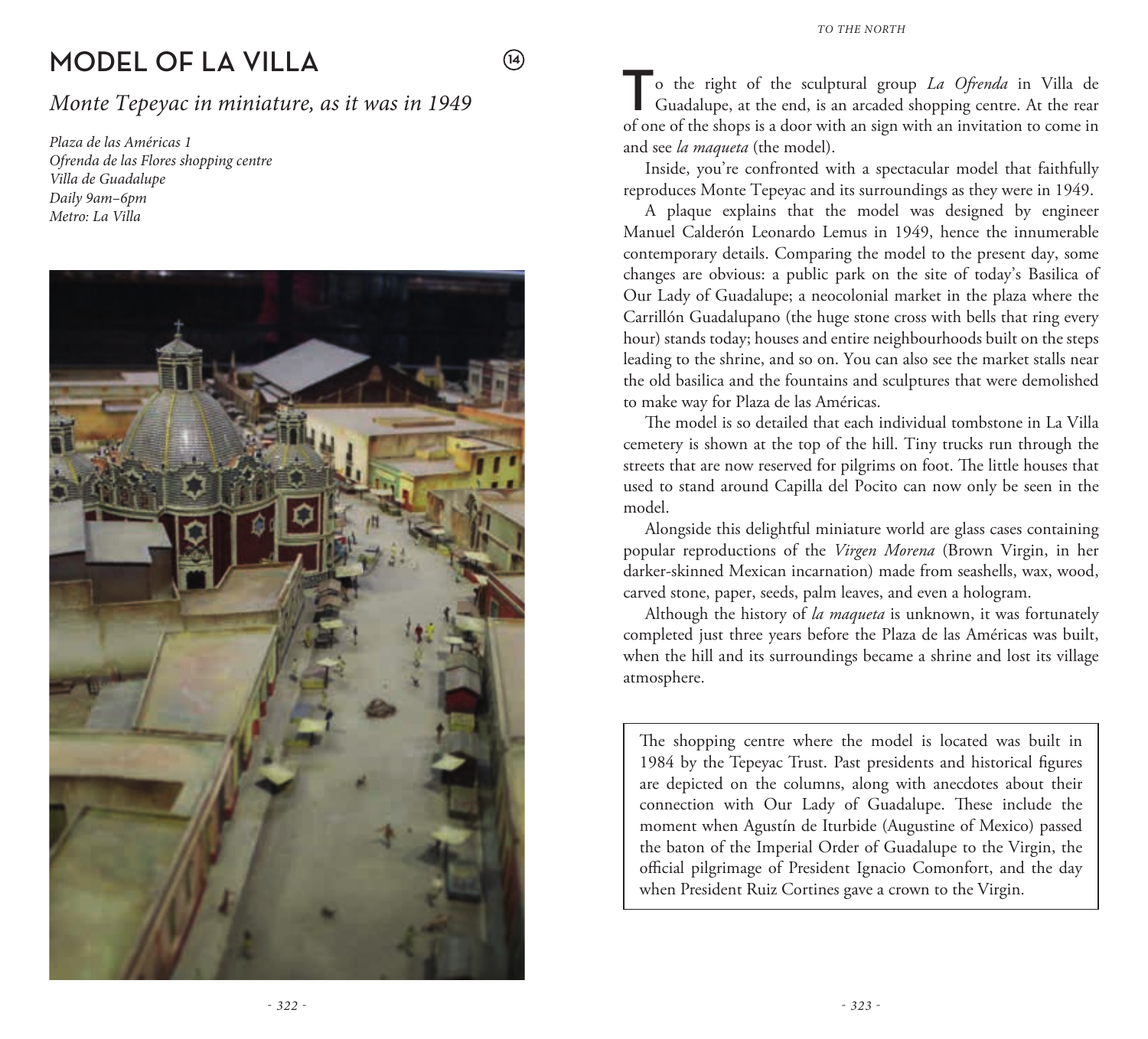# **FAÇADE OF HOSPITAL MIGUEL GEA**

*The world's first building faced with a material that absorbs city smog*

**15**

*Calzada de Tlalpan 4800 Colonia Sección XVI Metrobus: El Caminero*



**A**t first glance, the enormous white coral-like design on the façade of Miguel Gea González Hospital seems to be simply decorative. Actually it's a smart filter that converts smog into other chemical components. This is the first site in the world to be equipped with this system, which was installed in 2012.

The material used, called 'Prosolve370e', is a type of ceramic coated with titanium dioxide that reacts to ultraviolet light: the blocks absorb nitrogen oxide and volatile organic compounds, and convert them into tiny amounts of water and carbon dioxide.

When Mexico City was declared the world's most polluted metropolis in 2005, a number of public policies were developed to deal with the problem. Since then, Mexico's position on the list has improved, albeit slowly.

As the hospital was opened in 1946 specifically for patients with advanced tuberculosis – a disease made worse by pollution – the corallike material was installed here.

Although the process by which titanium dioxide works is questioned in the scientific world, it's part of a new direction in the fight against pollution.

The material was invented by the German company Elegant Embellishments and the façade consists of 500 separate blocks, covering a total area of 2,500 square metres. Currently, cells made from this same material have been installed on a smaller scale on buildings in Australia, the United Arab Emirates and Germany.

The structure covering the hospital can neutralise the pollution produced by 1,000 vehicles a day.